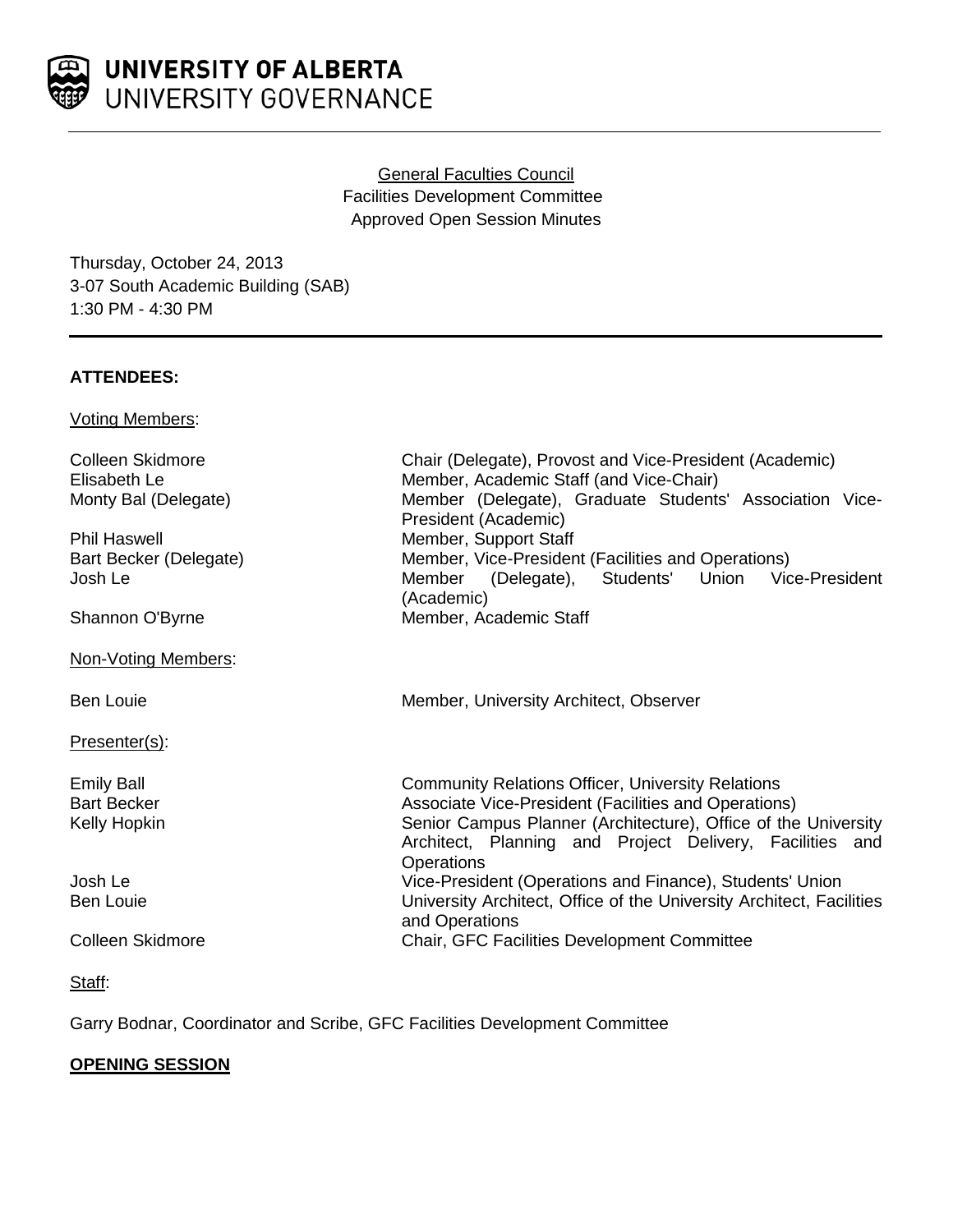## 1. Approval of the Agenda

Materials before members are contained in the official meeting file.

Motion: Le/O'Byrne

THAT the GFC Facilities Development Committee approve the Agenda.

**CARRIED**

## 2. Approval of the Open Session Minutes of September 26, 2013

Materials before members are contained in the official meeting file.

Motion: Haswell/Becker

THAT the GFC Facilities Development Committee approve the Minutes of September 26, 2013.

**CARRIED**

## 3. Comments from the Chair

The Chair commented on a number of items of interest to members.

## **ACTION ITEMS**

### 4. Landscape Plan for the Students' Union Building (SUB) Expansion

Materials before members are contained in the official meeting file.

*Presenter(s)*: Ben Louie, University Architect, Office of the University Architect, Facilities and Operations; Josh Le, Vice-President (Operations and Finance), Students' Union

*Purpose of the Proposal*: To seek GFC FDC's approval for the landscape plans for the Students' Union Building (SUB) expansion so that it may be tendered and constructed by the project general contractor; and to create student friendly outdoor places that integrate campus pathways, reinforce open spaces, enhance campus experiences, and integrate into a larger vision of open space and pathway design for the North Campus.

### *Discussion*:

The Landscape Plan for SUB was introduced to members by Mr Louie. With the aid of a PowerPoint presentation, he spoke to the 'Campus Open Space' and landscaping goals for the institution, generally; to SUB landscaping 'deliverables', specifically; and to the details of the Landscape Plan for this facility (as set out in the material before members). He provided members with a series of illustrations representing this space when completed.

Mr Le complemented the presentation by describing the wide range of programming and those activities anticipated to take place in SUB's renovated spaces and its new landscaped plaza. He commented on a further series of illustrations of the area along 89 Avenue, south of the building.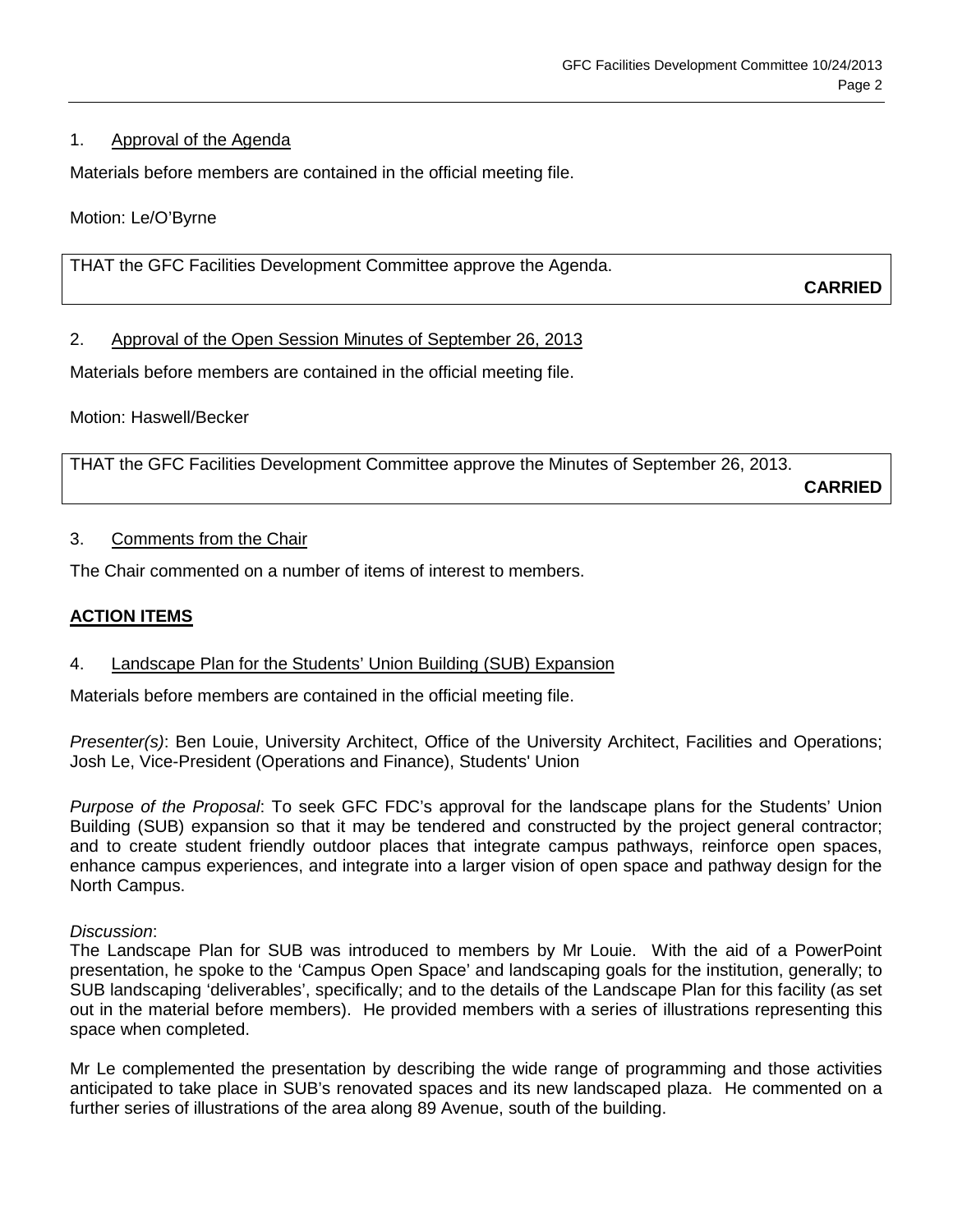Mr Louie continued by speaking to the type of vegetation, much of which would be indigenous, to be deployed in support of this Landscape Plan; to the lighting that would be incorporated into the affected spaces; and to the manner in which this plan would be integrated with the landscaping around the Physical Activity and Wellness (PAW) Centre and along 87 Avenue.

During the ensuing discussion, members provided questions and comments including, but not limited to, the following: clarification on access to SUB at its south face, directly across from the PAW Centre; clarification regarding construction logistics and how these will affect pedestrian and vehicular flow between the two facilities; whether or not rodent infestations were considered to be an issue/problem in the late Fall and into the Winter, particularly in the newly-renovated lower elevation of SUB; clarification on the timeline associated with the project and how student services affected by this work would be accommodated during construction; the nature and type of exterior seating incorporated into the Landscape Plan; whether or not vehicular traffic would be allowed along that stretch of 89 Avenue between SUB and the PAW Centre, after construction and landscaping were completed; where smokers would be situated outside a newly-renovated SUB; and clarification on how the planners would ensure the lower levels of this renovated facility would not be susceptible to flooding.

### Motion: Becker/Haswell

THAT the GFC Facilities Development Committee approve, under delegated authority from General Faculties Council and on the recommendation of Planning and Project Delivery, the proposed Students' Union Building (SUB) Landscaping Design Development (set forth in Attachment 2) as the basis for further development of design documents.

**CARRIED**

### **DISCUSSION ITEMS**

### 5. North Campus Long Range Development Plan (LRDP) Amendment

Materials before members are contained in the official meeting file.

*Presenter(s)*: Bart Becker, Associate Vice-President (Facilities and Operations); Ben Louie, University Architect, Office of the University Architect, Facilities and Operations; Emily Ball, Community Relations Officer, University Relations

*Purpose of the Proposal*: To seek additional stakeholder feedback from GFC FDC on proposed land use changes as presented to the wider community on September 25, 2013; and to amend the University's North Campus Long Range Development Plan (LRDP) and, more specifically, on Sections 6 and 7 of the 2002 documents with a focus on Sectors 1 to 11 located at the University's North Campus.

#### *Discussion*:

This item was introduced to members by Mr Becker. In his brief presentation, he spoke to the consultation on sector planning that had occurred with the wider community since 2002, when the LRDP was first introduced. He noted the amendments to the North Campus LRDP were the culmination of all the activities that had taken place on the Campus since that time. He pointed out to members the illustrative boards that had been set up before the start of the meeting around the venue's perimeter—each board illustrated a different aspect of the original sector planning and, by extension, demonstrated the activity that had taken place between 2002 and the present and then extrapolated further activity into the immediate and medium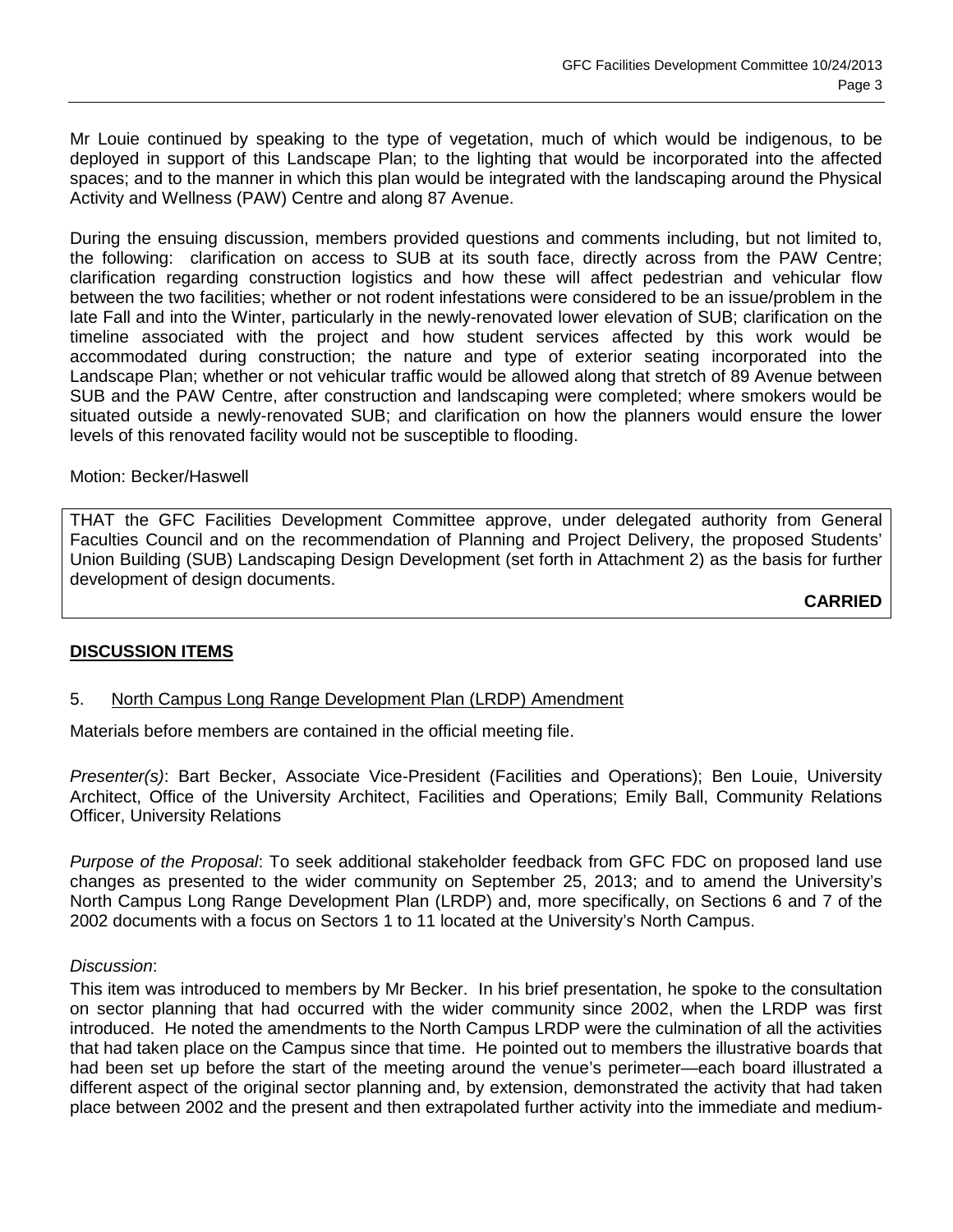term future. He noted that he would walk members through each board in turn in the same manner in which they had been presented to community members and solicit members' feedback accordingly.

Ms Ball continued the presentation by summarizing community responses, noting that they had been solicited based on a well-established consultative process utilized each time the LRDP is to be amended. For the most part, she stated, the community representatives had been happy with the material presented to them by the University. Further, the concerns they had raised could be described, generally, as follows:

- The closure of 89 Avenue to pedestrians only and questions raised on how vehicles would be accommodated after the closure took place.
- The northwest corner of the North Campus was an area requiring further study; the University would ensure the community was engaged when the institution planned to move to possible changes to the area.
- The increase in the number of students living on the North Campus and the impact that this increased density would have on surrounding communities.
- A series of operational issues (eg, expropriation of land).

Ms Ball concluded her presentation by outlining the University's plan for further consultation with the wider community, including an Open House to be held on November 19, 2013.

Mr Louie provided further context with regard to the boards provided for members' review and detailed the information contained therein. He noted they exemplified updates to the 2002 LRDP, which was seen originally as a 30-year plan. They 'spoke' to land use; campus life; open space; public vehicular transportation systems and parking; and pedestrian and bicycle circulation. (A brief recess was called by the Chair to allow members the opportunity to review the poster boards more closely.)

During the ensuing discussion, members provided questions and comments including, but not limited to, the following: a query as to whether or not the silence of the wider community on facilities-related issues is a good sign or not; clarification as to whether or not the University's Administration works with the executives of the surrounding community associations; clarification on how University open houses were advertised to capture the interest and attention of community members and to encourage them to participate in these sessions; commentary that, despite the complexity of the information contained in the poster boards, they were very self-explanatory and good distillations of a great deal of data; and clarification on how institutional lands would be deployed in the future for academic uses and academicallypurposed buildings.

### 6. Future East Campus Village (ECV) Development

Materials before members are contained in the official meeting file.

*Presenter(s)*: Bart Becker, Associate Vice-President (Facilities and Operations); Ben Louie, University Architect, Office of the University Architect, Facilities and Operations; Kelly Hopkin, Senior Campus Planner (Architecture), Office of the University Architect, Planning and Project Delivery, Facilities and **Operations** 

*Purpose of the Proposal*: To discuss and receive feedback on the materials that were presented to the public during focus groups and open houses regarding the future developments of East Campus Village (ECV), with the feedback received from GFC FDC to be incorporated into the consultative process as Facilities and Operations proceeds with long-term planning for the development of ECV.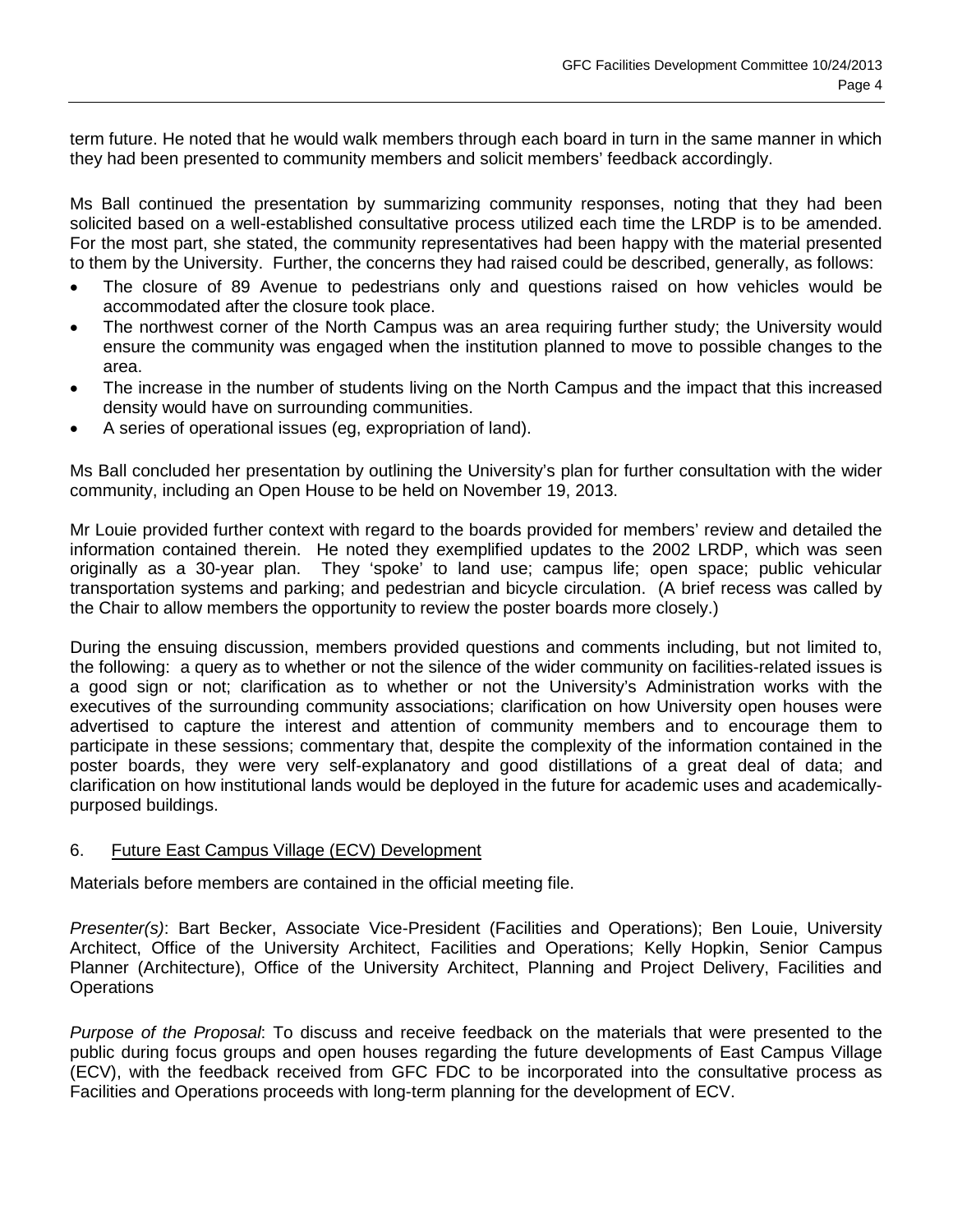## *Discussion*:

Mr Becker introduced this item to members by stating that the University has a very good idea of how this area of the North Campus is likely to be developed over the next five-year period. He spoke to the phasing place for ECV, noting that the institution is addressing competing demands from the community. The plan, he commented, included not-yet-approved projects (ie, certain aspects represent 'blue-sky thinking', albeit grounded in solid planning). He noted that this plan was still in its very preliminary stages and that GFC FDC will see more of this at it unfolds.

Mr Louie, aided by a PowerPoint presentation, continued the presentation by speaking to Sector 8 planning, addressing what is being maintained; what the proposed changes to this sector are; and specific elements of the developments in this area. Mr Hopkin then worked through the 'weather map', with additional commentary from both Mr Louie and Mr Becker, addressing: development as of December, 2012 (685 residence beds available in this sector); potential and actual development as of December, 2013 (905 beds); potential development as of December, 2014 (985 – 1005 beds); and potential development as of December, 2015 (1420 – 1475 beds). Further, Mr Hopkin spoke to the issues of: the Garneau Historic District, construction, and replication; the preliminary concepts for 89 Avenue through this sector; a future ECV Student Residence (Preliminary Program and Design Study); and a future Leadership College (residence) (Preliminary Program and Design Study).

During the ensuing discussion, members provided questions and comments including, but not limited to, the following: a query as to whether North Garneau was, for the City of Edmonton, a prime area considered for densification; what the next steps were for a Leadership College and where the idea for such a college originated; clarification on why the Garneau community was concerned about having academic buildings in close proximity; what the nature of consultation had been that led to the concepts for programming for the College and which other like colleges had been used as models for this one; commentary on the use of the terms "leadership" and "college"; commentary on the 'packaging' of the University's residences; and expressed concerns about the perceived elitist nature of the proposed 'Leadership College' and its location.

The Chair noted that GFC FDC would continue to be engaged in discussion centring on the future development plans for ECV.

### 7. Projects Update from the Associate Vice-President (Facilities and Operations)

There were no documents.

*Presenter*: Bart Becker, Associate Vice-President (Facilities and Operations)

*Purpose of the Proposal*: For information/discussion.

### *Discussion*:

Because of time constraints, Mr Becker provided a brief projects update to members, referring to: the Michener Park redevelopment open house; the progressing work of the Campus Open Spaces Committee; and the 'good news' associated with the development of the Bike Library in the Students' Union Building (SUB).

8. Question Period